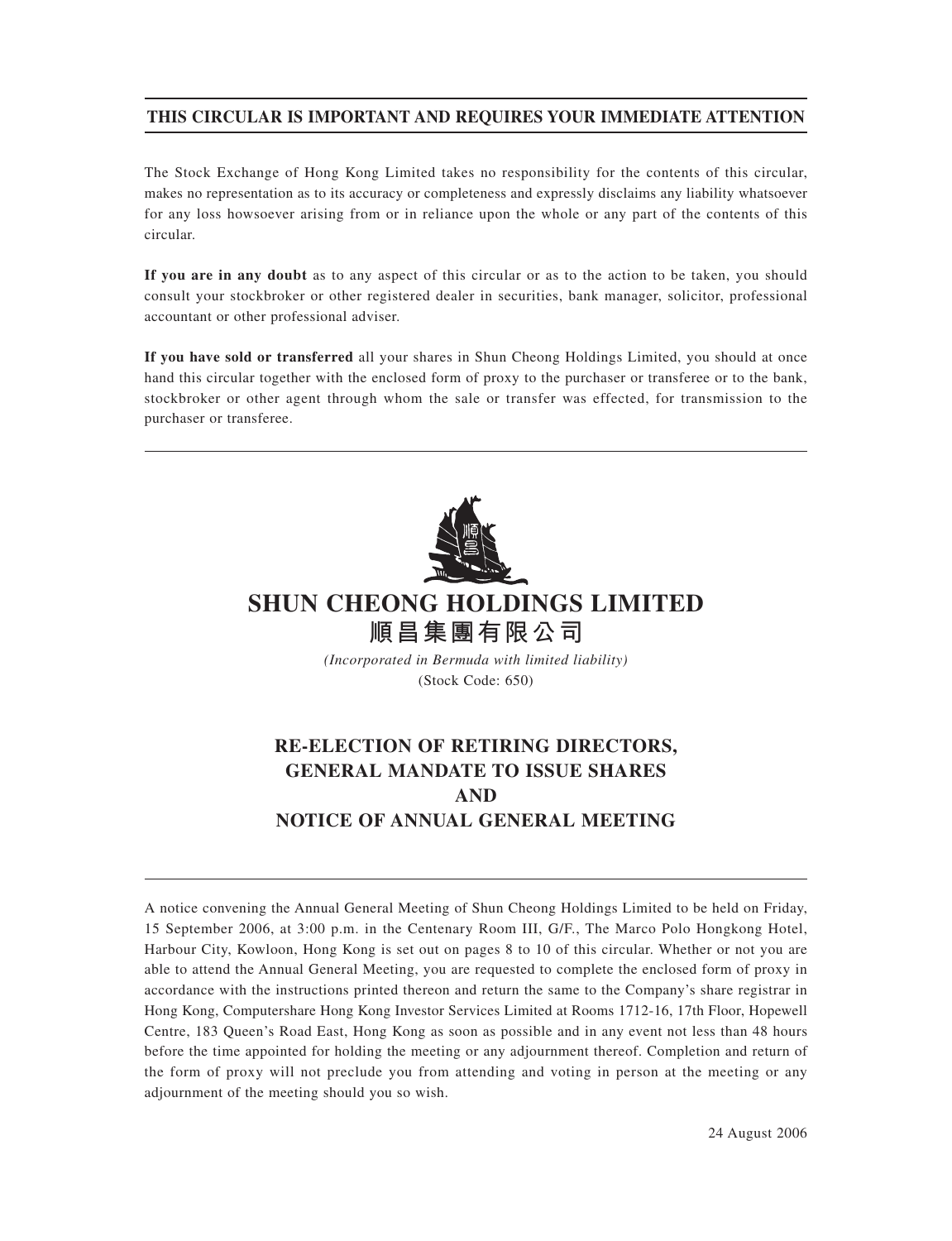# **CONTENTS**

|                              | Page(s)        |
|------------------------------|----------------|
|                              | $\mathbf{1}$   |
| <b>Letter from the Board</b> |                |
|                              | 2              |
|                              | 3              |
|                              | 3              |
|                              | 3              |
|                              | $\overline{4}$ |
|                              | $\overline{4}$ |
| $5 - 7$                      |                |
| $8 - 10$                     |                |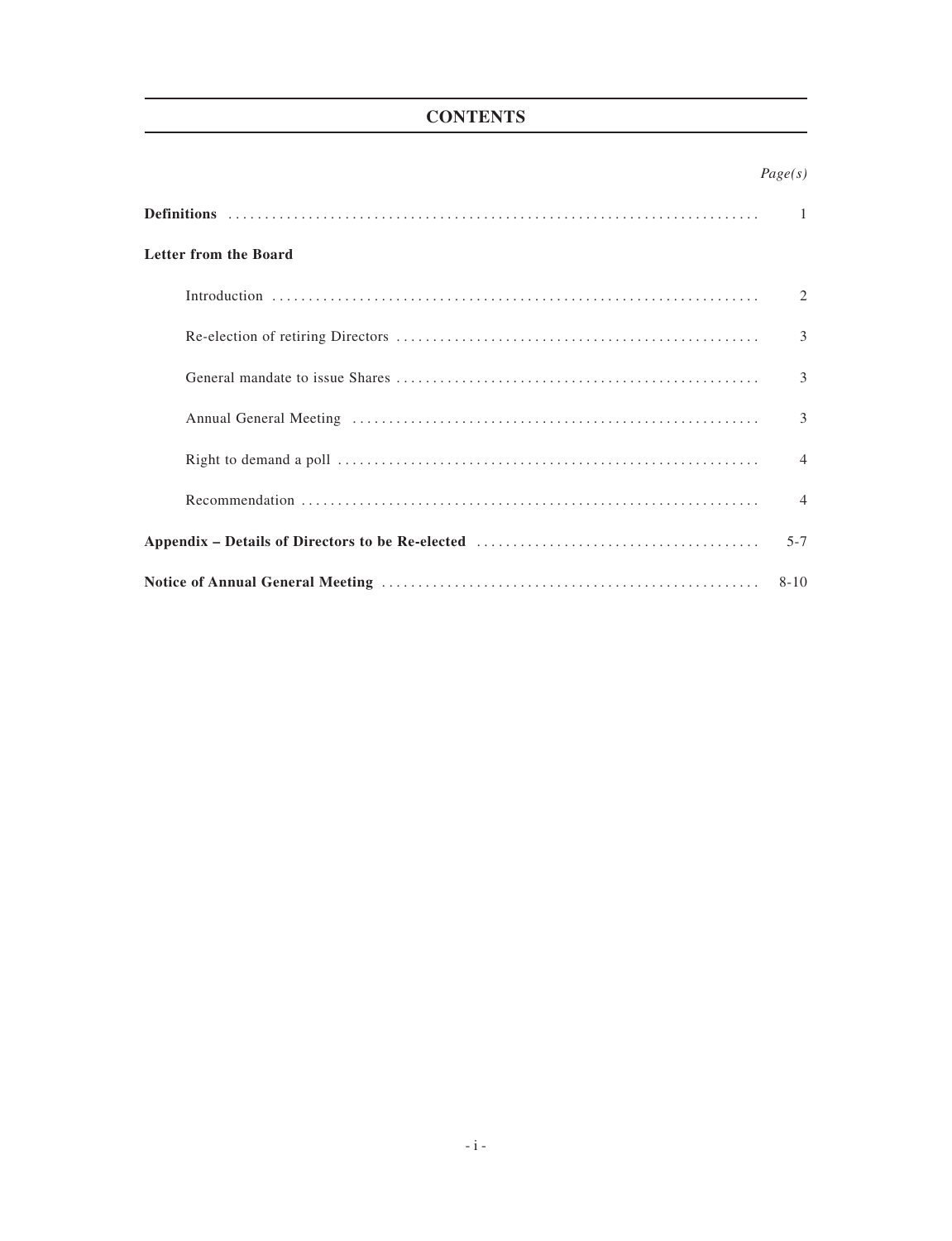# **DEFINITIONS**

*In this circular, unless the context requires otherwise, the following expressions have the following meanings:*

| "Annual General Meeting"  | the annual general meeting of the Company to be held on Friday,<br>15 September 2006, at 3:00 p.m. in the Centenary Room III, G/F.,<br>The Marco Polo Hongkong Hotel, Harbour City, Kowloon, Hong<br>Kong and notice of which is set out on pages 8 to 10 of this<br>circular. |
|---------------------------|--------------------------------------------------------------------------------------------------------------------------------------------------------------------------------------------------------------------------------------------------------------------------------|
| "Board"                   | the board of Directors                                                                                                                                                                                                                                                         |
| "Bye-Laws"                | the bye-laws of the Company                                                                                                                                                                                                                                                    |
| "Company"                 | Shun Cheong Holdings Limited, an exempted company<br>incorporated in Bermuda with limited liability and registered in<br>Hong Kong under Part XI of the Companies Ordinance, the shares<br>of which are listed on the Stock Exchange                                           |
| "Directors"               | the director(s) of the Company                                                                                                                                                                                                                                                 |
| "Hong Kong"               | the Hong Kong Special Administrative Region of the People's<br>Republic of China                                                                                                                                                                                               |
| "Latest Practicable Date" | 21 August 2006, being the latest practicable date prior to the<br>printing of this circular for ascertaining certain information<br>contained in this circular                                                                                                                 |
| "Listing Rules"           | Rules Governing the Listing of Securities on the Stock Exchange                                                                                                                                                                                                                |
| "SFO"                     | the Securities and Futures Ordinance (Chapter 571 of the Laws of<br>Hong Kong)                                                                                                                                                                                                 |
| "Shareholder(s)"          | the holder( $s$ ) of Share( $s$ )                                                                                                                                                                                                                                              |
| "Share $(s)$ "            | share(s) of $HK$0.01$ each in the issued share capital of the<br>Company                                                                                                                                                                                                       |
| "Stock Exchange"          | The Stock Exchange of Hong Kong Limited                                                                                                                                                                                                                                        |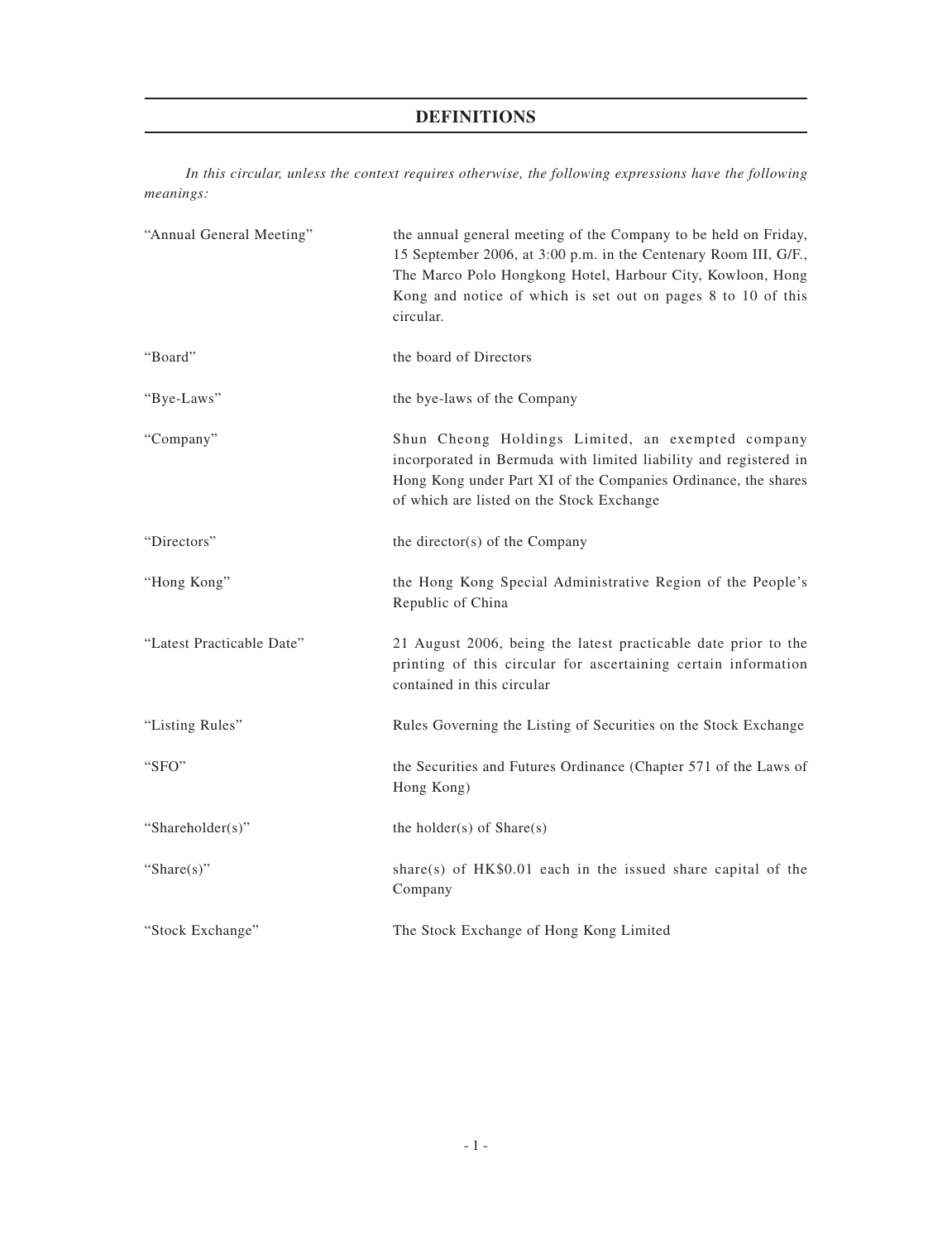## **LETTER FROM THE BOARD**



# **SHUN CHEONG HOLDINGS LIMITED 順昌集團有限公司**

*(Incorporated in Bermuda with limited liability)* (Stock Code: 650)

*Executive Directors: Registered Office:* Cao Jing *(Chairman)* Canon's Court Mo Tian Quan 22 Victoria Street Yu Sek Kee, Stephen *(Managing Director)* Hamilton HM12

*Independent Non-executive Directors:* Yu Hon To, David *Head office and* Ye Jian Ping *Principal Place of Business:* Ye Mei Block C, 9/F

Bermuda

Hong Kong Spinners Industrial Building, Phase VI 481-483 Castle Peak Road Kowloon Hong Kong

24 August 2006

*To Shareholders*

Dear Sir or Madam,

# **RE-ELECTION OF RETIRING DIRECTORS, GENERAL MANDATE TO ISSUE SHARES AND NOTICE OF ANNUAL GENERAL MEETING**

#### **INTRODUCTION**

The purpose of this circular is to provide you with information regarding the re-election of retiring Directors and general mandate to issue Shares to assist you in deciding on whether to vote for or against the resolutions in connection with such matters to be proposed at the Annual General Meeting to be held on Friday, 15 September 2006, at 3:00 p.m., notice of which is set on pages 8 to 10 of this circular.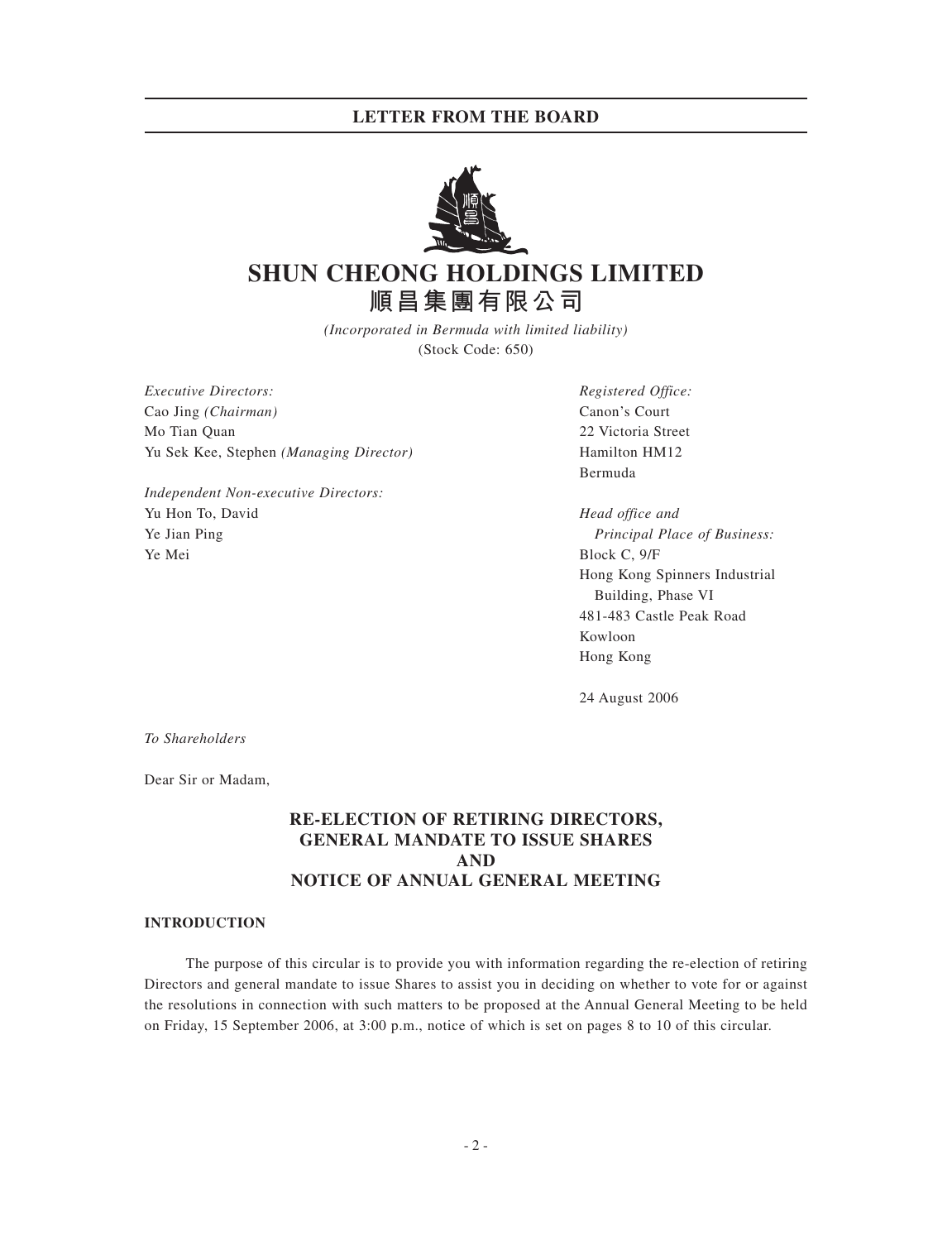### **LETTER FROM THE BOARD**

#### **RE-ELECTION OF RETIRING DIRECTORS**

In accordance with the Bye-Laws, Mr. Mo Tian Quan and Mr. Yu Hon To, David will retire from office at the Annual General Meeting and, being eligible, offer themselves for re-election.

On 29 July 2006, Prof. Ye Jian Ping and Ms. Ye Mei have been appointed as independent nonexecutive Directors. In accordance with the Bye-Laws, Prof. Ye Jian Ping and Ms. Ye Mei will retire and, being eligible, offer themselves for re-election at the Annual General Meeting.

Biographical details, interests in the Shares and remuneration of Mr. Mo Tian Quan, Mr. Yu Hon To, David, Prof. Ye Jian Ping and Ms. Ye Mei are set out in the Appendix to this circular.

#### **GENERAL MANDATE TO ISSUE SHARES**

At the annual general meeting of the Company held on 15 September 2005, an ordinary resolution was passed granting a general mandate authorising the Directors to allot, issue and deal with Shares not exceeding 20 per cent. of the aggregate nominal amount of the issued share capital of the Company as at that date of passing such resolution. The Directors have not exercised the mandate up to the Latest Practicable Date, which mandate will lapse at the conclusion of the Annual General Meeting.

At the Annual General Meeting, an ordinary resolution will be proposed to grant the Directors a fresh general mandate to exercise the power of the Company during the Relevant Period (as defined in ordinary resolution no. 4 as set out in the notice convening the Annual General Meeting) to allot, issue and deal with Shares up to 20 per cent. of the aggregate nominal amount of the issued share capital of the Company as at the date of passing such resolution.

#### **ANNUAL GENERAL MEETING**

A notice dated 24 August 2006 convening the Annual General Meeting, which contains, inter alia, ordinary resolutions to re-elect retiring Directors and to approve the general mandate to issue Shares, is set out on pages 8 to 10 of this circular.

A form of proxy for use at the Annual General Meeting is enclosed with this circular. Whether or not you are able to attend the Annual General Meeting, you are requested to complete the form of proxy in accordance with the instructions printed thereon and return the same to the Company's share registrar in Hong Kong, Computershare Hong Kong Investor Services Limited, at Rooms 1712-16, 17th Floor, Hopewell Centre, 183 Queen's Road East, Hong Kong as soon as possible and in any event not less than 48 hours before the time appointed for holding the meeting or any adjournment thereof. Completion and return of the form of proxy will not preclude you from subsequently attending and voting in person at the meeting or any adjournment of the meeting should you so wish.

The Directors are not aware of any shareholders who are required to abstain from voting on any particular resolutions at the Annual General Meeting.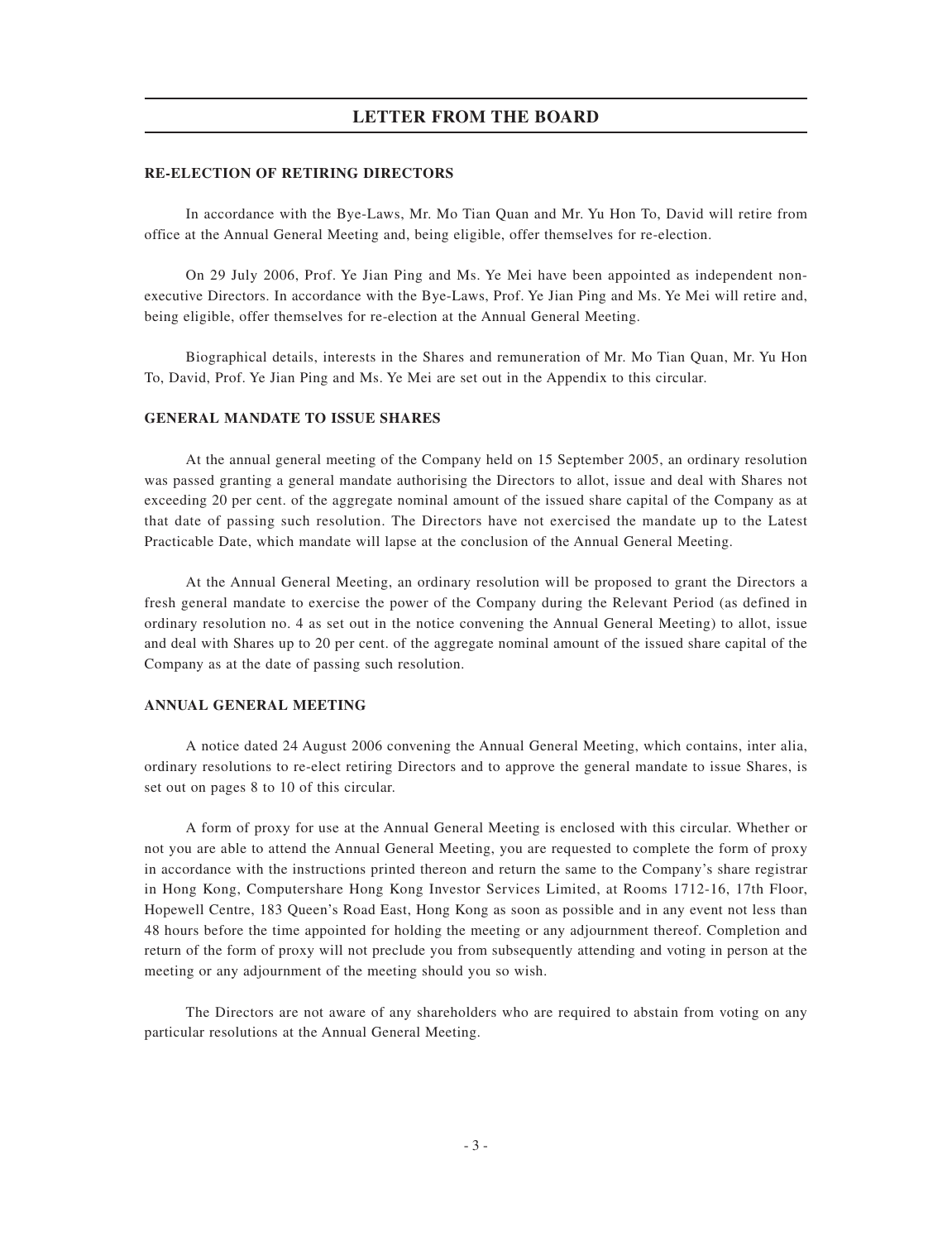# **LETTER FROM THE BOARD**

### **RIGHT TO DEMAND A POLL**

Pursuant to Bye-Law 70, a resolution put to the vote of a general meeting shall be decided on a show of hands unless (before or on the declaration of the result of the show of hands or on the withdrawal of any other demand for a poll) a poll is demanded by:

- (a) the chairman of such meeting; or
- (b) at least three Shareholders present in person or by a duly authorised corporate representative or by proxy for the time being entitled to vote at the meeting; or
- (c) any Shareholder or Shareholders present in person or by a duly authorised corporate representative or by proxy and representing not less than one-tenth of the total voting rights of all Shareholders having the right to vote at the meeting; or
- (d) any Shareholder or Shareholders present in person or by a duly authorised corporate representative or by proxy and holding Shares in the Company conferring a right to vote at the meeting being Shares on which an aggregate sum has been paid up equal to not less than one-tenth of the total sum paid up on all Shares conferring that right.

A demand by a person as proxy for a Shareholder or by a duly authorised corporate representative shall be deemed to be the same as a demand by a Shareholder.

### **RECOMMENDATION**

The Directors believe that the proposals for the re-election of retiring Directors and the general mandate to issue Shares are in the best interests of the Company and its Shareholders as a whole. Accordingly, the Directors recommend that you should vote in favour of all the resolutions to be proposed at the Annual General Meeting.

> Yours faithfully, For and on behalf of the Board **Shun Cheong Holdings Limited Cao Jing** *Chairman*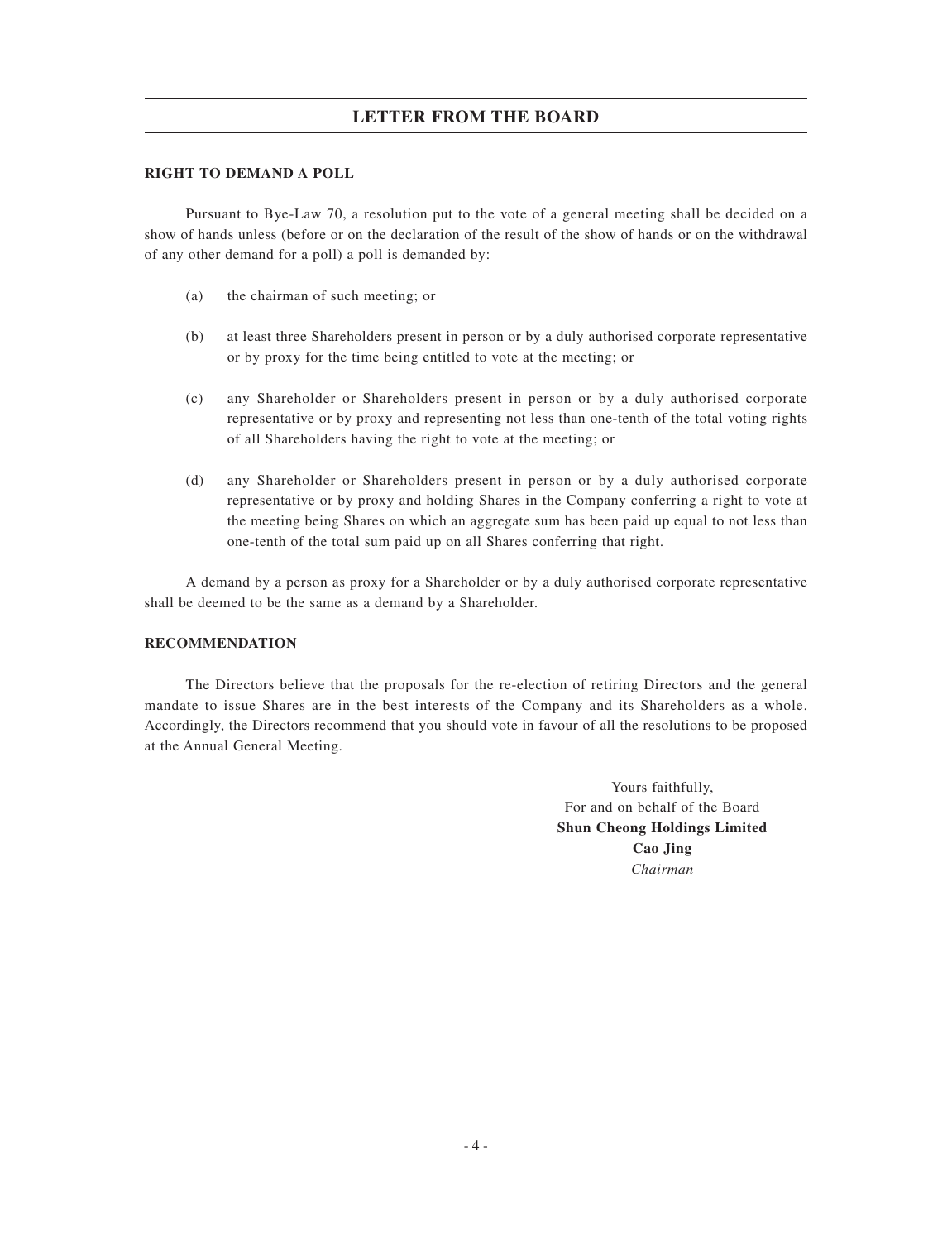In accordance with the Bye-Laws, the following Directors shall retire from office at the Annual General Meeting and, being eligible, offer themselves for re-election.

#### **MO Tian Quan**

Aged 42, was appointed as a Director on 2 May 2006. He has over ten years of experience in the provision of on-line information and analysis on the trading, leasing, financing and valuation of real estate properties. He holds a Bachelor's Degree in Mechanical Engineering from South China University of Technology, a Master's Degree in Engineering from Tsinghua University, the People's Republic of China ("PRC") and a Degree of Master of Arts from Indiana University, the United States of America ("USA"). He is an independent non-executive director of Chinney Alliance Group Limited, a company listed on the Stock Exchange, and a director and chief executive officer of SouFun Holdings Limited, a wholly foreign owned company conducting real estate internet business in the PRC. Mr. Mo is also a director of and has beneficial interests in all the issued share capital of Upsky Enterprises Limited, the ultimate holding company of the Company holding 70,178,249 Shares, representing approximately 60.53% of the issued share capital of the Company as at the Latest Practicable Date. He is the spouse of Ms. Cao Jing.

As at the Latest Practicable Date, Mr. Mo had a corporate interest in 70,178,249 Shares within the meaning of Part XV of the SFO, representing approximately 60.53 per cent. of the issued share capital of the Company. Save as disclosed above and other than his capacity as a Director, he did not hold any directorships in other listed companies in the last three years and he does not have any relationship with any Directors, senior management or substantial or controlling shareholders of the Company.

No service contract has been signed between the Company and Mr. Mo. He was not appointed for a specific term but is subject to retirement by rotation and re-election at the Company's annual general meeting in accordance with the Bye-Laws. Mr. Mo's remuneration will be determined by the Board. Save as disclosed, there are no information concerning Mr. Mo to be disclosed pursuant to any of the requirements of the provisions under Rule 13.51(2)(h) to (v) of the Listing Rules nor are there other matters that need to be brought to the attention of the Shareholders.

### **YU Hon To, David**

Aged 58, was appointed as an independent non-executive Director in 2004. Mr. Yu is a founder and director of Management Capital Limited, which specialises in direct investment and financial advisory activities. He is also an independent non-executive director of BALtrans Holdings Limited, Great China Holdings Limited, Ming Pao Enterprise Corporation Limited, One Media Group Limited and Playmates Holdings Limited, whose shares are listed on the Stock Exchange. During the last three years, Mr. Yu was also an independent non-executive director of Guangdong Shipyard International Company Limited and Shimao International Holdings Limited, whose shares are listed on the Stock Exchange. He was a partner of an international accounting firm with extensive experience in corporate finance. Mr. Yu is a fellow member of the Institute of Chartered Accountants in England and Wales and an associate member of the Hong Kong Institute of Certified Public Accountants.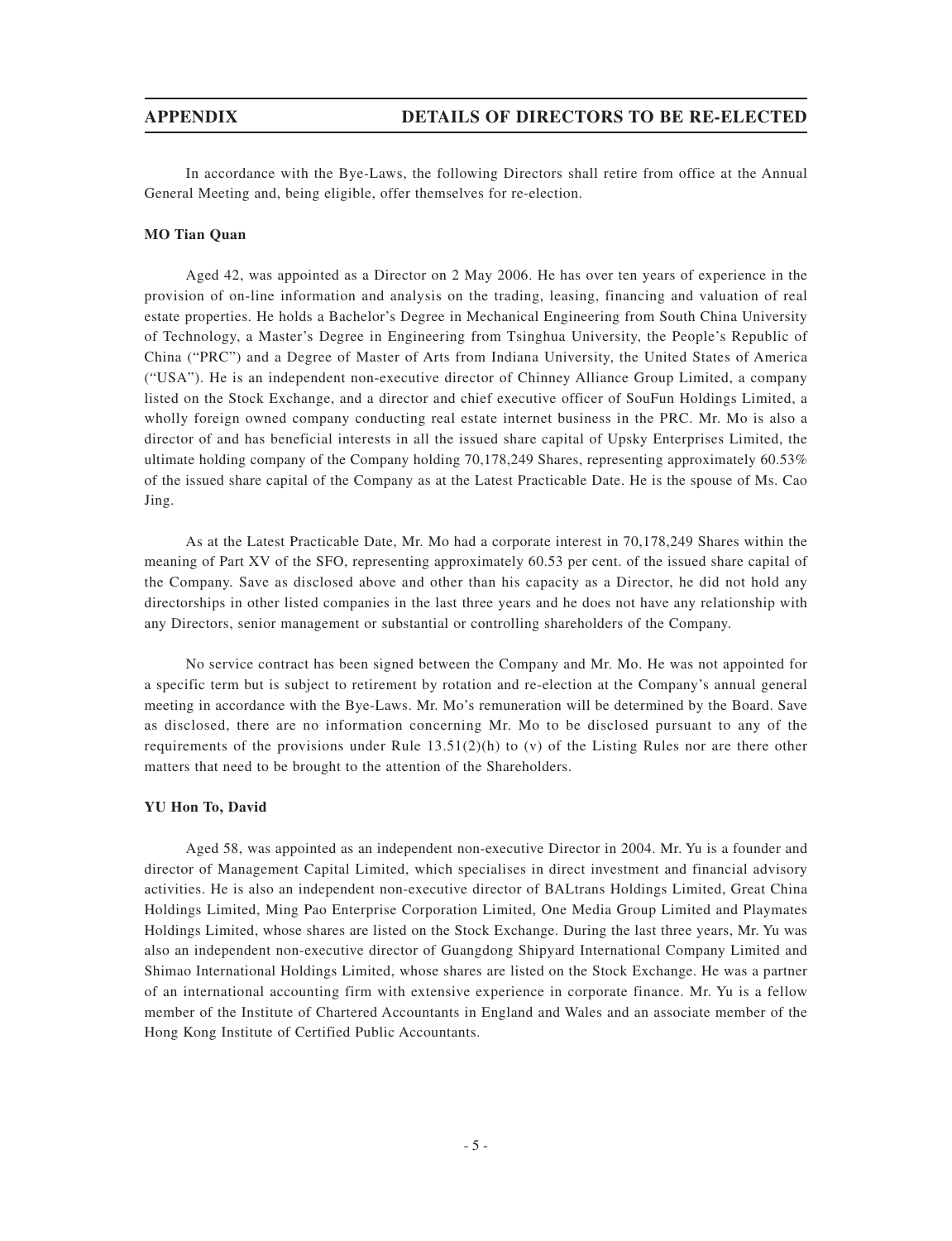# **APPENDIX DETAILS OF DIRECTORS TO BE RE-ELECTED**

As at the Latest Practicable Date, Mr. Yu did not have any interests in the Shares within the meaning of Part XV of the SFO. Save as disclosed and other than his capacity as a Director, he did not hold any directorships in other listed companies in the last three years and he does not have any relationship with any Directors, senior management or substantial or controlling shareholders of the Company.

No service contract has been signed between the Company and Mr. Yu. He was not appointed for a specific term but is subject to retirement by rotation and re-election at the Company's annual general meeting in accordance with the Bye-Laws. Mr. Yu is entitled to a monthly director's fee of HK\$10,000 which is based on the Company's remuneration policy adopted for independent non-executive Directors. Save as disclosed, there are no information concerning Mr. Yu to be disclosed pursuant to any of the requirements of the provisions under Rule  $13.51(2)(h)$  to (v) of the Listing Rules nor are there other matters that need to be brought to the attention of the Shareholders.

### **YE Jian Ping**

Aged 46, was appointed as an independent non-executive Director on 29 July 2006. Prof. Ye has been teaching in the Renmin University of China since 1985 and is the professor and department head of the Department of Land and Real Estate Management of the Renmin University of China. He is also a council member of the China Land Science Society and the vice chairman of the China Institute of Real Estate Appraisers and Agents. Prof. Ye holds a Bachelor's Degree in Engineering from the Wuhan University, a Master's Degree in Economics and Doctorate in Management from the Renmin University of China. He is also a fellow member of The Royal Institute of Chartered Surveyors, a China Real Estate Appraiser and a China Land Appraiser.

As at the Latest Practicable Date, Prof. Ye did not have any interests in the Shares within the meaning of Part XV of the SFO. Save as disclosed above and other than his capacity as a Director, he did not hold any directorships in other listed companies in the last three years and he does not have any relationship with any Directors, senior management or substantial or controlling shareholders of the Company.

No service contract has been signed between the Company and Prof. Ye. He was not appointed for a specific term but is subject to retirement by rotation and re-election at the Company's annual general meeting in accordance with the Bye-Laws. Prof. Ye is entitled to a director's fee of HK\$60,000 per annum plus reimbursement of out of pocket expenses which is based on the Company's remuneration policy adopted for independent non-executive Directors. Save as disclosed, there are no information concerning Prof. Ye to be disclosed pursuant to any of the requirements of the provisions under Rule 13.51(2)(h) to (v) of the Listing Rules nor are there other matters that need to be brought to the attention of the Shareholders.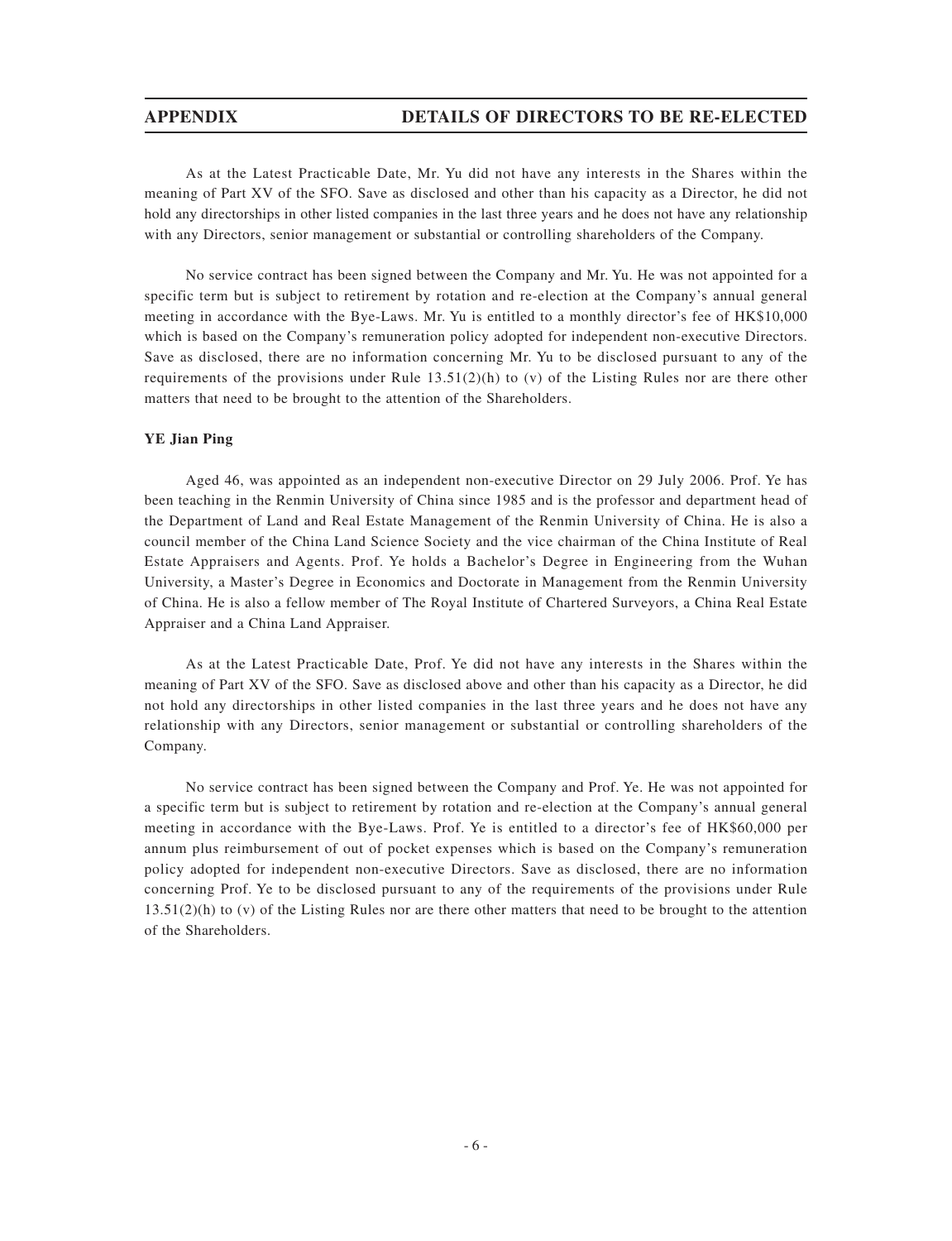### **YE Mei**

Aged 40, was appointed as an independent non-executive Director on 29 July 2006. Ms. Ye has extensive consulting experience in corporate strategy from McKinsey & Company ("McKinsey") starting from 2003. She is a consultant and leader in McKinsey's marketing practice in Asia Pacific and a core member of financial services practice. She has engaged in a number of consultancy projects with client including state-owned enterprises, multinational companies, and government regulators in China and Hong Kong on various corporate growth, marketing and governance issues. Prior to joining McKinsey, Ms. Ye has over ten years of experience in financial services and consulting industry in the USA. She holds a Bachelor's Degree of Arts in Laws from Fudan University and a Master of Public Administration in International Economics from University of North Carolina at Chapel Hill, the USA.

As at the Latest Practicable Date, Ms. Ye does not have any interests in the Shares within the meaning of Part XV of the SFO. Save as disclosed above and other than her capacity as a Director, she did not hold any directorships in other listed companies in the last three years and she does not have any relationship with any Directors, senior management or substantial or controlling shareholders of the Company.

No service contract has been signed between the Company and Ms. Ye. She was not appointed for a specific term but is subject to retirement by rotation and re-election at the Company's annual general meeting in accordance with the Bye-Laws. Ms. Ye is entitled to a director's fee of HK\$60,000 per annum plus reimbursement of out of pocket expenses which is based on the Company's remuneration policy adopted for independent non-executive Directors. Save as disclosed, there are no information concerning Ms. Ye to be disclosed pursuant to any of the requirements of the provisions under Rule  $13.51(2)(h)$  to (v) of the Listing Rules nor are there other matters that need to be brought to the attention of the Shareholders.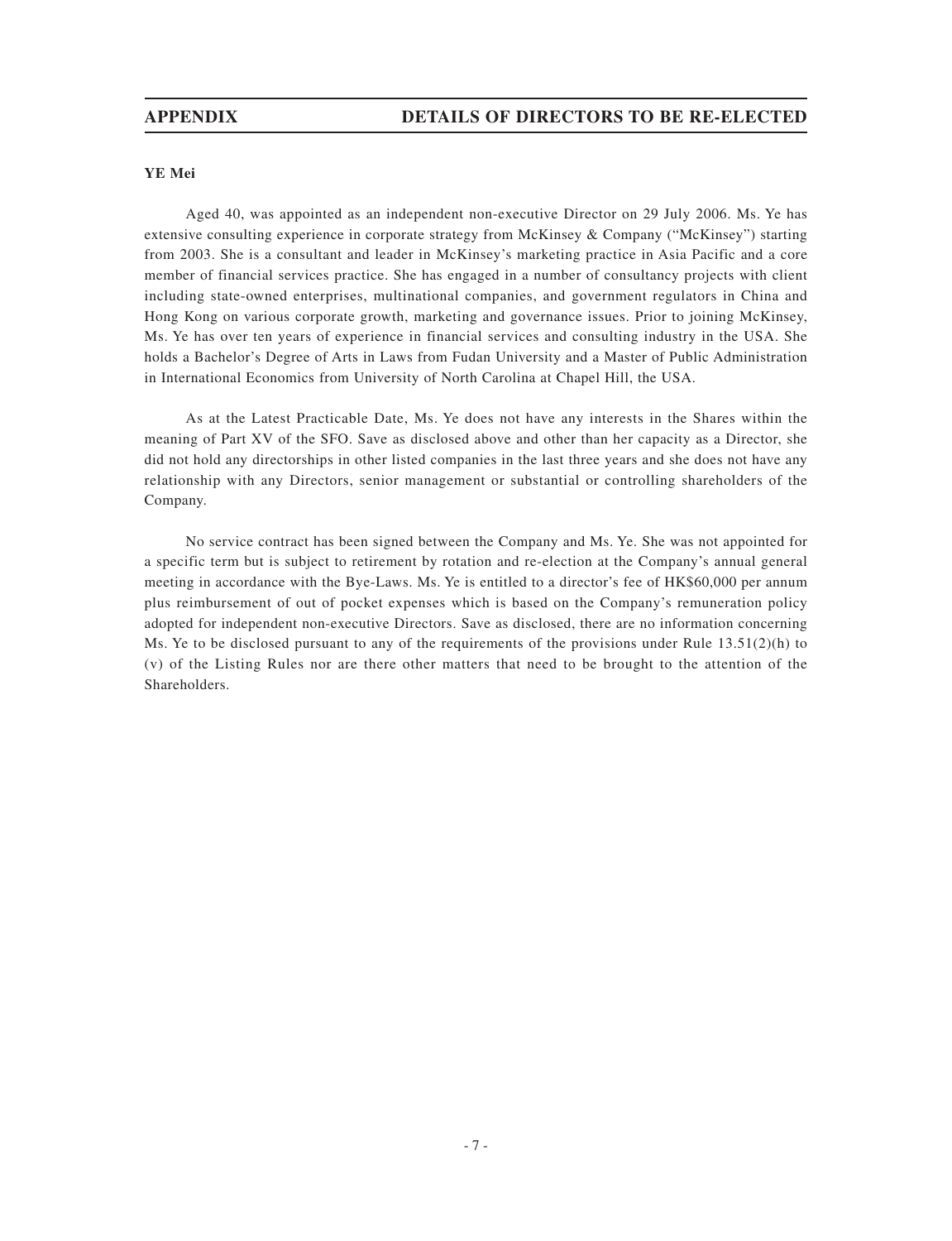# **NOTICE OF ANNUAL GENERAL MEETING**



**SHUN CHEONG HOLDINGS LIMITED 順昌集團有限公司**

> *(Incorporated in Bermuda with limited liability)* (Stock Code: 650)

**NOTICE IS HEREBY GIVEN** that the Annual General Meeting (the "Meeting") of Shun Cheong Holdings Limited (the "Company") will be held in the Centenary Room III, G/F., The Marco Polo Hongkong Hotel, Harbour City, Kowloon, Hong Kong on Friday, 15 September 2006, at 3:00 p.m. for the following purposes:

- 1. To receive and consider the audited Consolidated Financial Statements and Reports of the Directors and the Auditors for the year ended 31 March 2006.
- 2. To re-elect the retiring directors and to authorise the board of directors to fix the directors' remuneration.
- 3. To re-appoint auditors and to authorise the board of directors to fix their remuneration.
- 4. To consider as special business and, if thought fit, pass with or without amendments the following resolution as an Ordinary Resolution of the Company:

### **"THAT**

- (a) subject to sub-paragraph (b) of this resolution, the exercise of the directors of the Company during the Relevant Period (as hereinafter defined) of all the powers of the Company to allot, issue and deal with additional shares in the capital of the Company and to make or grant offers, agreements and options, including warrants and securities convertible or exercisable into shares of the Company, which might require the exercise of such powers either during or after the Relevant Period, be and is hereby generally and unconditionally approved;
- (b) the aggregate nominal amount of the share capital allotted or agreed conditionally or unconditionally to be allotted (whether pursuant to an option or otherwise) by the directors of the Company pursuant to the approval in sub-paragraph (a) of this resolution, otherwise than pursuant to a Rights Issue (as hereinafter defined) or the exercise of subscription of conversion rights under the terms of any warrants of the Company or any securities which are convertible or exercisable into shares of the Company or any share option scheme or any scrip dividends or similar arrangement providing for the allotment of shares in lieu of the whole or part of a dividend on shares of the Company in accordance with the Bye-laws of the Company or a specific authority granted by the shareholders of the Company in general meeting, shall not exceed 20% of the aggregate nominal amount of the issued share capital of the Company on the date of this resolution and this approval shall be limited accordingly; and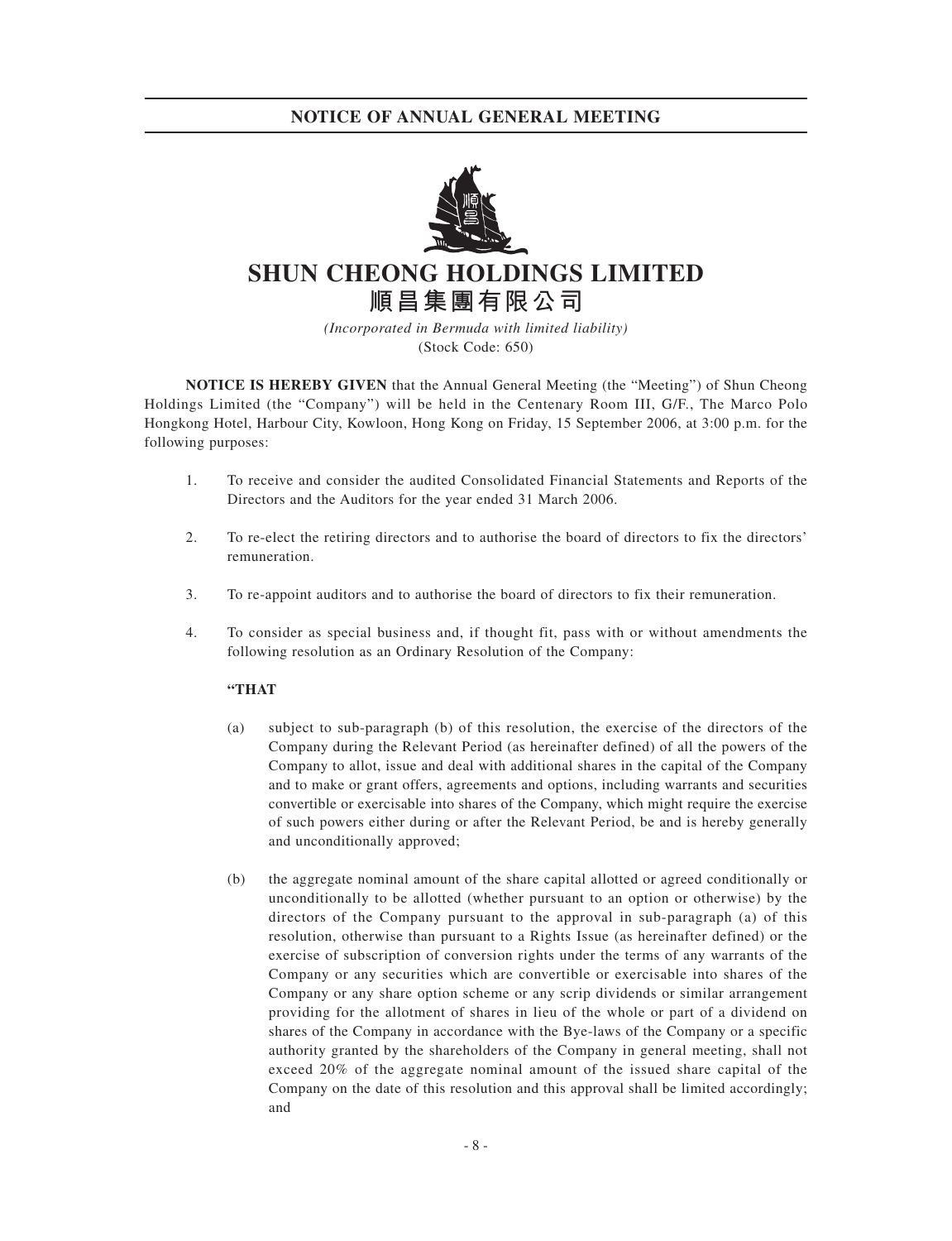# **NOTICE OF ANNUAL GENERAL MEETING**

(c) for the purpose of this resolution:

"Relevant Period" means the period form the passing of the resolution until whichever is the earliest of:

- (i) the conclusion of the next annual general meeting of the Company;
- (ii) the expiration of the period within which the next annual general meeting of the Company is required by the Bye-laws of the Company or any applicable law to be held; and
- (iii) the date on which the authority set out in this resolution is revoked or varied by an ordinary resolution in general meeting.

"Rights Issue" means an offer of shares in the Company, or any offer of warrants, options or other securities giving rights to subscribe for shares in the Company, open for a period fixed by the directors of the Company to holders of shares on the register on a fixed record date in proportion to their then holdings of such shares (subject to such exclusions or other arrangements as the directors of the Company, after making enquiry, may deem necessary or expedient in relation to fractional entitlements or having regard to any restrictions or obligations under the law of, or the requirements of, any recognised regulatory body or any stock exchange in any territory outside Hong Kong)."

> By Order of the Board **Shun Cheong Holdings Limited Lo Yun Sang** *Company Secretary*

Hong Kong, 24 August 2006